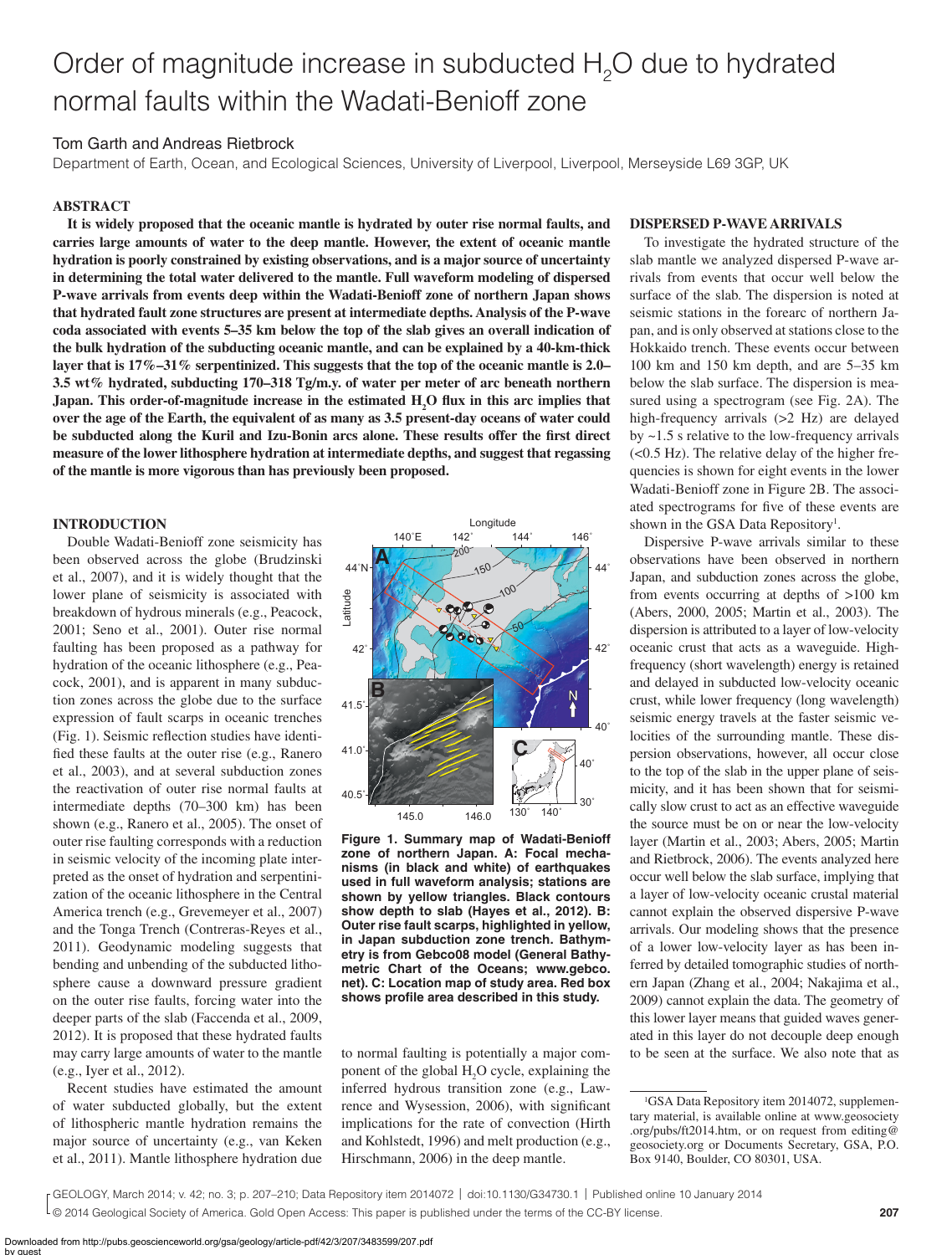

**Figure 2. Dispersive waveform modeling. A: Waveform fit of dispersive P-wave arrival recorded at station ERM in Wadati-Benioff zone of northern Japan. Recorded waveform (black) is compared to synthetic waveform (red) in spectrogram (bottom left) and in frequency domain (bottom right), allowing comparison of full waveform <2.5 Hz (top). B: Numerical model at 1 s (red circle), 12 s (pink), and 24 s (blue). Highfrequency energy from source is trapped in lowvelocity fault zone (A), before being transferred to low-velocity oceanic crust (B), and decoupling to be observed at surface (C). Gray events show background seismicity on pro**file shown in Figure 1; or**ange circles show events used in this study; red star shows location of event.**

associated with Wadati-Benioff zone events observed in the forearc. While only some events clearly show the characteristic first motion dispersion, all events of depths between 100 km and 150 km on this profile recorded at the station ERM between A.D. 2000 and 2010 are associated with an extended P-wave coda, which has previously been noted for much deeper events in northern Japan (Furumura and Kennett, 2005). To quantify this observation, we calculate the amplitude of the P-wave coda relative to the first arrival (see the Data Repository). We observe that the magnitude of the high-frequency Pwave coda reduces compared to the first arrivals with distance from the trench (Fig. 3).

Full waveform models are used to assess the amount of coda produced by different models of slab mantle hydration. No coda is observed in synthetic waveforms based on velocity models that only have a single simple low-velocity layer. Only weak coda is generated for models with several regularly spaced low-velocity fault zones as used for the deterministic dispersion models for selected events. We therefore represent the hydrated fault zone structure as a random medium described by a von Kármán function with varying average velocity, size distribution, and degree of elongation. This stochastic model

the events analyzed here do not occur in a single plane, it is unlikely that they can be described by a single low-velocity layer.

We propose that dispersive P-wave arrivals from events occurring deep in the slab are explained by serpentinized outer rise normal faults that act as low-velocity waveguides penetrating deep into the slab. We simulate the waveforms arising from these events occurring on a low-velocity fault structure as shown in Figure 2C. The low-velocity fault zone retains high-frequency energy from an event that occurs upon it, while low-frequency energy is not retained and travels at the faster velocities of the surrounding cool slab material (A in Fig. 2C). The retained high-frequency energy is transferred to the lowvelocity oceanic crust and travels updip in the crustal waveguide (B in Fig. 2C). The high-frequency energy then decouples from the crustal waveguide due to the bend of the slab (C in Fig. 2C). Hence, the dispersed arrivals are only seen at stations close to the trench where the delayed high-frequency energy has decoupled from the crustal waveguide (Martin et al., 2003).

Synthetic waveforms produced by our simulations are directly compared to the dispersive waveforms observed on the Japanese forearc as shown in Figure 2A. The synthetic and observed spectrograms (bottom left, Fig. 2A) are compared to constrain the relative arrival time of different frequency bands. The displacement spectra of the synthetic and observed signal (bottom right, Fig. 2A) are matched to constrain

by guest

the relative amplitude at different frequencies. Constraining the signal in these two ways means that the waveform (low pass filtered at  $2.5$  Hz) can be directly modeled (Fig. 2A).

This methodology is used to test a variety of velocity models (for descriptions of further detail, see the Data Repository). Waveform fits for the five events modeled in this way are also shown here. Our waveform modeling shows that the observed dispersions can be explained by fault zones of 2–3 km width with a velocity of 7.0–7.2 km/s (12%–15% slower than the surrounding mantle material). The modeled fault zones have an apparent dip of 25° to the slab surface (Fig. 1). The apparent dip corresponds to a true dip of  $\sim 39^\circ$  on a profile that is perpendicular to the scarp of the outer rise normal faults. This is similar to the fault angle that is seen for outer rise normal faulting and reactivated normal faults in studies of South America and Central America (Ranero et al., 2005).

While these observations provide a good constraint on the structure of individual serpentinized faults in the subducted slab, and confirm the link between intermediate-depth seismicity and outer rise faulting, they cannot be used to estimate the overall extent of slab hydration due to outer rise faulting.

#### **P-WAVE CODA ANALYSIS**

To directly investigate the levels of hydration of the subducting mantle lithosphere we analyze the extended high-frequency P-wave coda



**Figure 3. A: Scattering analysis for all events with observed coda decay (black) compared to modeled coda decay (red). Plot shows average coda ratio normalized to maximum coda ratio for given event. B: Observed high-frequency (>3.0 Hz) P-wave arrivals with extended coda (black); coda envelope is plotted in blue. C: Synthetic P-wave arriv**als (high pass filtered at 3.0 Hz) from numeri**cal model incorporating elongated random scatterers in Wadati-Benioff zone (northern Japan). (Example of von Kármán scattering medium is shown in Fig. 4; actual model is shown in Fig. DR4b [see footnote 1].)**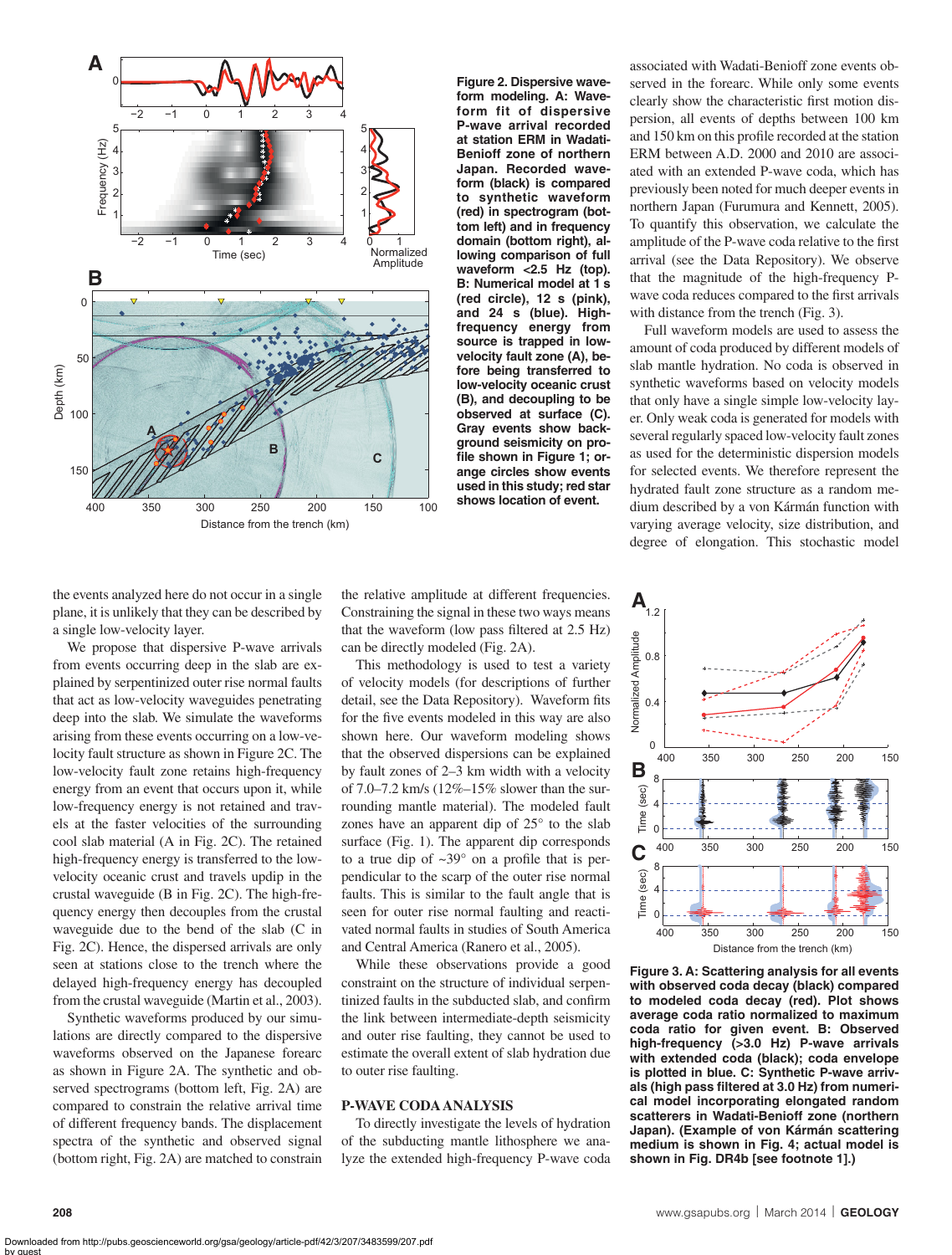provides low-velocity scatterers at a range of scale lengths, rather than the single scale length seen in the deterministic models used before.

Previous work has attributed extended Pwave coda arrivals from deep subduction zone events in northern Japan to scatterers elongated parallel to the slab (Furumura and Kennett, 2005), though there is no widely accepted geological interpretation for this structure. Our analysis shows that a wide range of scattering structures could potentially account for the observed coda decay, including elongate scatterers parallel to the dip of the slab (see the Data Repository). Guided wave analysis presented here shows that dipping normal fault structures are present at these depths. We propose that these structures are responsible for the observed extended P-wave coda. Dipping elongated scatterers also produce a stronger coda than other scattering media tested.

The decay in coda amplitude is, however, sensitive to the average velocity of the scattering medium. Modeling a range of scattering media average velocities shows that the average velocity for the Wadati-Benioff zone scattering media is  $7.8 \pm 0.2$  km/s. Higher or lower average velocities do not account for the observed decay in coda amplitude (see the Data Repository).

#### **DISCUSSION**

Based on the analysis of dispersive P-wave arrivals and high-frequency P-wave coda, we suggest that the velocity structures in the lower subducting lithosphere are serpentinized peridotite along dipping faults of various length scales. Low-velocity fault zones of 1–2 km width are detectable, as they act as a seismic waveguide. Smaller-scale fault zones are not detectable in this way, but still act as scatterers, producing the extended P-wave coda seen close to the trench. Serpentinite has been shown to be stable at the pressure and temperature conditions found at this depth (Hacker et al., 2003), with a predicted P-wave velocity of 6.19–6.51 km/s, and a hydration of 11.3 wt%  $H_2O$  (Hacker and Abers, 2004).

The dispersion observations presented here provide direct seismic evidence of the presence of serpentinized normal fault structures at depth, and confirm that lower plane Wadati-Benioff zone seismicity is associated with these hydrous mineral assemblages. The measured velocity contrast of these faults would imply that they are 50%–71% serpentinized. These observations suggest that outer rise normal faults are a viable pathway for deep slab hydration.

The scattering models used to simulate the extended P-wave coda give a better constraint on the overall low-velocity structure, and hence the hydration of the subducted lithosphere. Using the velocities for serpentinite calculated here, we estimate that the mantle lithosphere is 17%–31% serpentinized. Given the water content of serpentinite at these pressure and temperature conditions (Hacker and Abers, 2004), this would give an overall hydration of the mantle lithosphere as  $2.0-3.5$  wt%  $H_2O$ .

The scattering medium is interpreted as a hydrated fault zone structure related to Wadati-Benioff zone seismicity, and therefore we assume that the depth extent of the scattering medium in the slab is defined by the thickness of the Wadati-Benioff zone beneath northern Japan (~40 km) (Fig. 4). This would translate to 170–320 Tg/m.y. of water per meter of arc being subducted in the mantle lithosphere at the Hokkaido trench. This represents an order of magnitude increase in the amount of water predicted to be subducted by earlier models (van Keken et al., 2011; Rüpke et al., 2004) (see the Data Repository). Extrapolating these figures along the Kuril and Izu-Bonin arcs (where the oceanic plate is older than 120 Ma) shows that this arc alone could have subducted the equivalent of as many as 3.5 oceans present-day oceans over the age of the Earth.

#### **CONCLUSIONS**

We have shown that serpentinized normal faults are present at 50–150 km depth, and are directly linked to lower plane Wadati-Benioff zone seismicity. In addition, we quantified the volume of mineral-bound  $H_2O$  in the mantle lithosphere due to hydration from outer rise faulting, and showed that the mantle lithosphere is the most significant contributor to subducted water, transporting more than 10 times as much water as the oceanic crust and sediments put together.

Thermopetrological modeling (Rüpke et al., 2004) and coda observations from the Tonga Trench (Savage, 2012) suggest that much of the water carried in the lithospheric mantle may be transported to the transition zone. This work suggests that the slab mantle in Japan is able to carry much larger volumes of water than previously thought, providing a mechanism to explain the hypothesized highly hydrated mantle transition zone. This greater flux of  $H_2O$  in old subducting slabs may provide an explanation for the Earth's inferred missing water (Jacobsen and van der Lee, 2006).

#### **ACKNOWLEDGMENTS**

We thank Brian Savage and the anonymous reviewers for their constructive comments, which significantly improved the manuscript. Seismic data used in this study are from Global Seismic Network stations, distributed by IRIS (Incorporated Research Institutions for Seismology). Seismic data from the F-net broadband seismic network and earthquake locations of the Japanese Meteorological Agency are distributed by the Japanese National Research Institute for Earth Science and Disaster Prevention. Waveform simulations were run on the UK national supercomputer HECTOR. This work is supported by UK Natural Environment Research Council grant NE/H524722/1 and the European Union VERCE project.

#### **REFERENCES CITED**

- Abers, G.A., 2000, Hydrated subducted crust at 100– 250 km depth: Earth and Planetary Science Letters, v. 176, p. 323–330, doi:10.1016/S0012  $-821X(00)00007-8$ .
- Abers, G.A., 2005, Seismic low-velocity layer at the top of subducting slabs: Observations, predictions, and systematics: Physics of the Earth and Planetary Interiors, v. 149, p. 7–29, doi: 10.1016/j.pepi.2004.10.002.
- Brudzinski, M.R., Thurber, C.H., Hacker, B.R., and Engdahl, R., 2007, Global prevalence of double Benioff zones: Science, v. 316, p. 1472–1474, doi:10.1126/science.1139204.



**Figure 4. Summary of subduction zone structure inferred for waveform modeling of dispersed P-wave arrivals. Hydration of slab mantle is described by von Kármán function, which provides large-scale elongate structures representing normal fault structures inferred. Smaller scale structures are required to provide observed P-wave coda. Fault depth**  increase with distance from outer rise is due to downward forcing of fluids (Faccenda et al., **2009, 2012). Black dots show Wadati-Benioff zone (northern Japan) seismicity. Approximate depth at which mineral-bound water is released is shown by white balloon shapes. Some mineral-bound water is delivered to mantle transition zone (e.g., Rüpke et al., 2004; Savage, 2012), indicated by white arrow. Depth of penetration of these hydrated fault zone structures is controlled by temperature at which serpentinite is stable. As slab is heated at depth, stabil**ity field of serpentinite becomes restricted to cool core of slab.

Downloaded from http://pubs.geoscienceworld.org/gsa/geology/article-pdf/42/3/207/3483599/207.pdf by guest